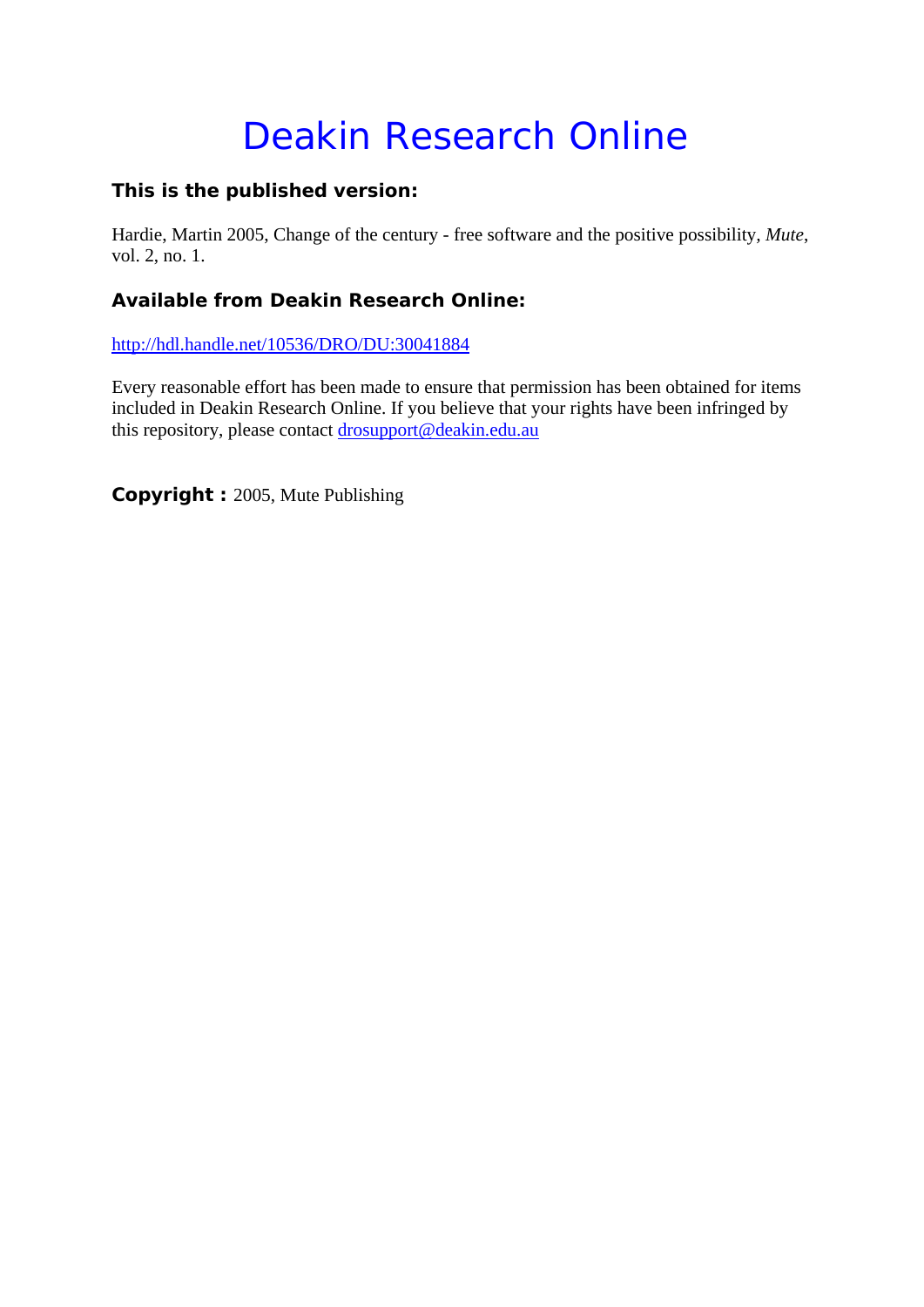

ARTICLES

# CHANGE OF THE CENTURY: FREE SOFTWARE AND THE POSITIVE POSSIBILITY

By Martin Hardie , 9 January 2006



**Featured in Mute Vol 2, No. 1 − Underneath The Knowledge Commons**

The much touted 'freedoms' of FLOSS are coming under increasing scrutiny as they are applied to contexts beyond their original formation. Is 'freedom as in speech' enough or are there other freedoms upon which the construction of the commons depends? Martin Hardie has worked extensively on an archeology of how the GNU/Linux operating system was developed, exposing the myths that are at its foundation. Here, he asks how the licensing of FLOSS operates within the constitution of Empire and locates in the new forms of 'producing in common' the means to reverse the proliferation of alternative law and instead affirm a true alternative to law

The key to the coming community is a positive possibility for a means against the destruction which the society of the spectacle wreaks on the common. The spectacle, the form that capital takes in today's globalised world, is the 'extreme form of the expropriation of the common' where 'our own linguistic nature comes back to us inverted'. It is

on this terrain that we also find 'a positive possibility that can be used against it'.<sup>1</sup> In pursuing an archaeology of the Linux computer operating system and Free/Libre and Open Source Software (FLOSS), this positive possibility embodies in many ways my quarry.<sup>2</sup>

Despite its rhetoric of freedom, FLOSS does not directly address how it is captured within capital. What implications this has, and how, despite this, it may offer some possibility of life beyond the spectacle is absent from any debate. FLOSS sits comfortably within the Chestnut Cafe of Nineteen Eighty Four – a space where free spirits gathered for human contact and a sense of community allowing the possibility of open expression within the

strictures of Orwell's repressive state.<sup>3</sup> The logic of FLOSS seems only to promise a new space for entrepreneurial freedom where we are never exploited or subject to others' command. The sole focus upon 'copyright freedom'

sweeps away consideration of the processes of valorisation active within the global factory without walls.<sup>4</sup> It denies the necessary productive force that FLOSS provides for new forms of capital. In this Chestnut Cafe we are never subject to the machine of capital, we are machines of capital. The archetype of the Yankee inventor is teleported from its 19th century home through time into cyberspace. Free of the chains that bound us to the old system, we

are now vogelfrei - free as the birds – to participate in the new global hi-tech economy.<sup>5</sup>

This lacuna in the logic of FLOSS brings up the difference between 'the common', <sup>6</sup> and 'the commons' of 'movements' such as the Creative Commons or FLOSS. The latter notion appears as a vast basin of things ready for consumption, facilitated by a commons constituted by law. The common takes on a somewhat different form. It does not concern individuals' ability to consume, but focuses upon relations, life and production in common. These

two notions are as different as the village and the castle on the mountain of which Kafka wrote.<sup>7</sup>

FLOSS appears as a somewhat 'a-historical' form of freedom, in the sense that its logic locates its particular genealogy within a transcendental and ever present notion of foundational legal principle, rather than any material, historical or productive forces. Once read within a broader history of time machines – that is the quest for and development of both time coordination and time sharing, consolidated by the development of Unix – the freedom of FLOSS begins to appear in a different and more complex light than that promoted by its popular storytelling.

One noticeable theme in the history of time machines from the second half of the 19th century until today is how American notions of freedom, innovation and law feed into the global machine of sovereignty. Time coordination – the method of doing science that gave rise in part to the telecommunications infrastructure of modernity – appears as constitutive of a form of sovereignty and production that was confined within the bounds of the corporation and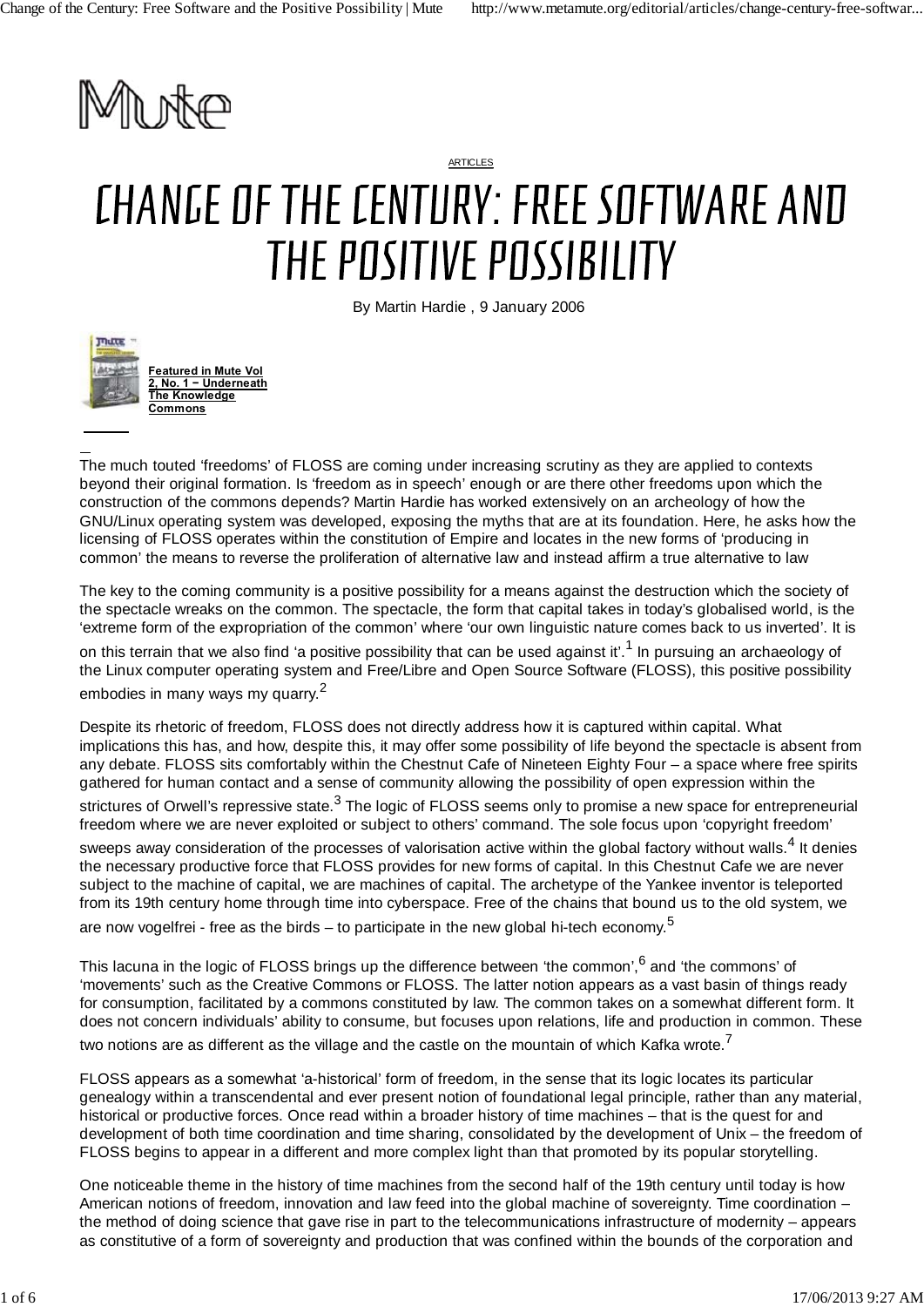the nation state. Time sharing – the method of interactive communal computing – points to an escape from these bounds. There appears an interface in this history where disciplines and practices of science, academia, law, military, sovereignty, governance, technology and mythology all become imbricated in each other. Here, power relations seem exposed, but at the same time they are hidden by law, popular stories and rhetoric. The task of excavating these relations is at once social, political, philosophical, technological, scientific and legal, therefore a biopolitical matter. This mixture appears as 'critical opalescence'– the point at which water and vapour no longer

appear stable but flash back and forth between each other.<sup>8</sup> Critical opalescence is more than a mere metaphor. This is the consistent terrain on which we must seek to locate that elusive positive possibility: 'an ambiguous and

uncertain zone', 'where law and fact seem to become undecidable.'<sup>9</sup> THE LOGIC AND RHETORIC OF FREEDOM Considering FLOSS within this zone, two primary conditions are exposed. On one hand, there are the technical conditions, the standards, that are necessary for the perpetuation of the particular technological, informational and communications infrastructure. On the other hand, these wires transmit a rhetoric and logic that purports to be counter cultural or a 'social movement', based upon the alternative use of legal principles. On investigation, this 'social movement' appears as broadly constructive of the imperial regime and its pursuance of the creation and sustenance of global market conditions.

The narrative of FLOSS and law extends particular American notions of innovation and Intellectual Property (IP) across the globe. This logic pilots the technological processes and their protrayal in popular storytelling, feeding back into the broader meaning of freedom in today's globalised world. It is this telling of freedom and its deference to legal principle that seems to prevent us from encountering any positive possibility.

Here law plays a unifying role. It presents a linear and unified story that masks over many of these signal flashes throughout the network. This approach reduces the contrast space of the enquiry by constraining both its presuppositions and the possible open alternatives. The discourse surrounding FLOSS is limited to only considering FLOSS as an alternative to forms of production bounded within the walls of the modern corporation

and does not conceive of alternatives within the postmodern forms.<sup>10</sup> The detail of time sharing's history and critical opalescence defies both the linear approach and the sort of unification that the popular legal story portrays.

In the popular narrative, 'social movements' such as the Free Software Foundation (FSF), and its relations, the Creative Commons and the Electronic Frontier Foundation, act as 'patriots' and guardians of 'our' law and

freedom.<sup>11</sup> This freedom is bound intimately with the logic of open democracy and with free and open markets. Witness pop professor and driving force behind the Creative Commons and Electronic Frontier 'movements', Lawrence Lessig, writing about his trip to the World Social Forum in Brazil in June 2005 under the banner of 'The

People Own Ideas'.<sup>12</sup> Under the subheading 'Truly Free Market', Lessig gets to the core of this freedom: it is about technology, wealth, efficiency and growth. In rejuvenating a long standing U.S. Republican logic, this rhetoric seeks to justify the link between science and commercial prosperity, both national and global, by invoking a moral and political vision of freedom. In its shamelessly American vision: 'the kids at Porto Alegre' find their solace in a 'free culture'; an 'economy that governed creative industries for at least the first 186 years of the American republic.'<sup>13</sup>

The rhetoric of FLOSS proposes the technical device (the software) and the literary device (the licence) as machines of liberty and freedom. 'Free as in speech and not as in beer', locates FLOSS firmly within the tradition of U.S. constitutionalism. Lessig envisages the 'Future of Ideas' concerning 'our future' as a 'free society' in the age of the internet as a constitutional question – explicitly, then, as an American constitutional question determined by reference to the intent of 'our founders'.<sup>14</sup>

This spreading of American freedom is consistent with the imperial, supranational form of the global constitution,

Empire, and its heritage in an American constitutional genealogy.<sup>15</sup> Consistent as well is the acknowledgment by the FSF of a licensing model that seeks to spread the application of U.S. Law globally in a liminal, or barely perceptible manner. I have recently sought to describe how the FSF's General Public License (GPL) takes on a

form that is not law, but assumes the force of law within the state of exception.<sup>16</sup> The point here is that the FSF's perception of its legal model forms a part of the global encroachment of and by U.S. notions of freedom.

The GPL 'legal' model springs from the same constitutional heritage. The FSF does not recognise offshore or onshore legal environments, only a harmonised global copyright system that facilitates the distribution of its 'portfolio' in the form of an internationalised GPL. This global licensing model seeks to evade the hard questions that arise in relation to the enforceability of the GPL under national legal principles through a combination of 'careful transactional planning', 'properly assembled code' and legal assignments of copyright from developers. Here a form of legal literature flashes U.S. legal principles through the wires of the global ITC infrastructure which

in turn become global principles apparently possessing the force of law. This liminal layer of 'code as law'<sup>17</sup> is not law as we knew it, but is something that has sprung up from the very depths of the system that is in construction. Licences, standards and stories comprise here a level of private ordering that hovers above formal law, but which is increasingly something that appears as having the force of law, and increasingly acts or is treated as if it actually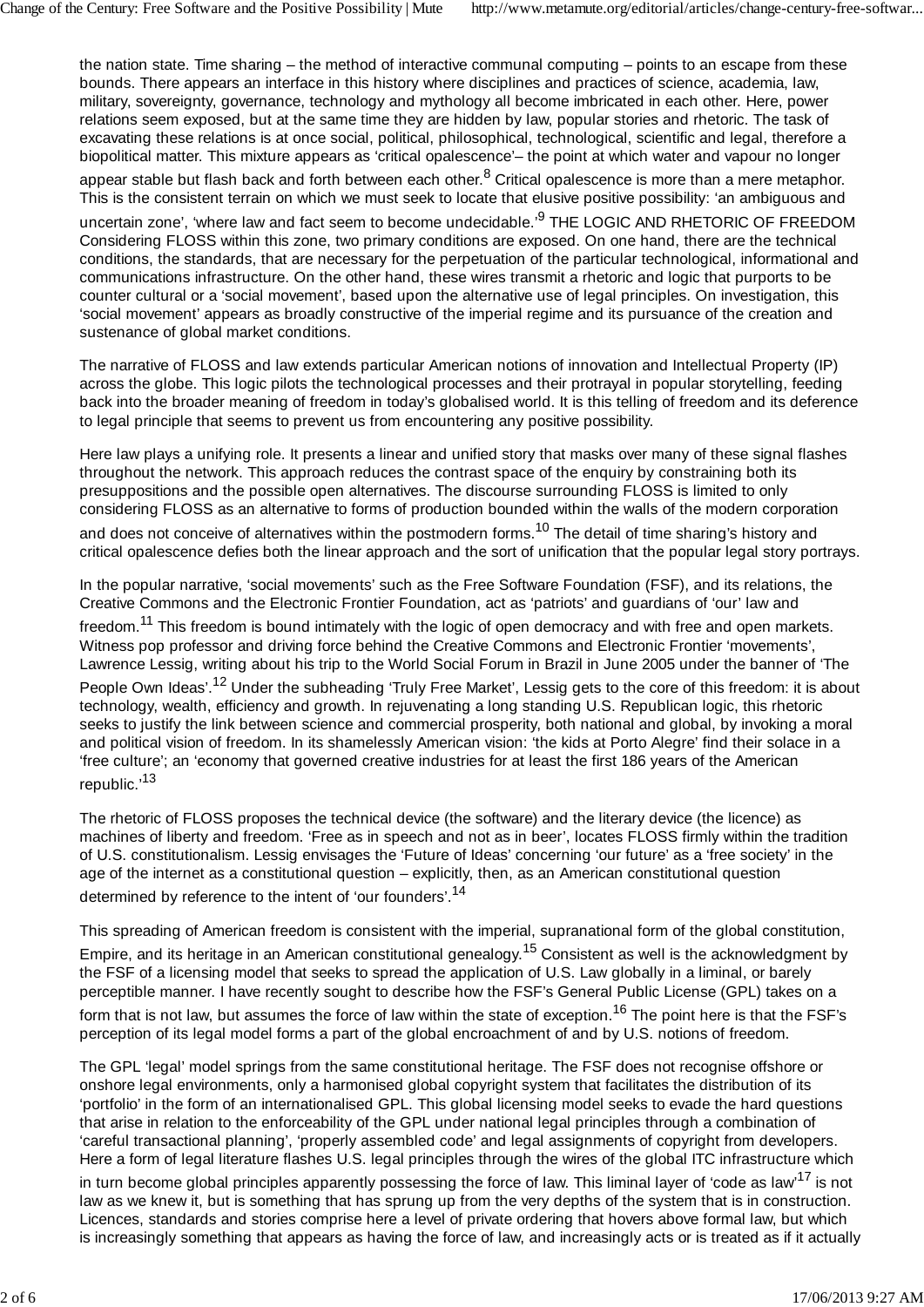was law. In the process these devices reconfigure our conception of law in line with the global machine. LEGAL PRINCIPLE, PRACTICALITY AND THE EXCEPTION The GPL does not assume the force of law because of some entrenched legality, or interpretation of legality in the way we conceive the rule of law in modernity. Neither does it gain its force because of some consistency with a particular tradition and interpretation of US copyright history. The GPL – the constitution of the Free Software community – remains valid at the threshold of the imperial constitution because it is consistent with the single logic of the global system. The point of validity or invalidity, or better still, the threshold point at which it assumes the force of law is marked by this functional fit. On the other hand, production in common, as distinct from the licence fetishism of the legally constituted commons of use and

consumption of FLOSS, 'is anything but accountancy, compatibility and systematisation'.<sup>18</sup>

FSF legal counsel Eben Moglen, has commented upon what they envisage as the key to the GPL's success. He acknowledges that the lack of adversarial situations arising in respect of the GPL is in part because the large organisations which use the software are 'the major players building information technology systems' who 'understand the benefits from free software'. From this point of view the apparent force of law of the GPL receives its support not from legal principle or freedom, but from the very fact that major corporations involved in the ITC economy depend upon innovation and production occurring in a networked environment. Large corporations depend upon the existence of the factory without walls and the apparent force of law of the GPL is a result of its instrumentality in this environment.

The dependence of major corporations upon external innovation coincides with the embedding of FLOSS within environments of administration and governance. Moglen quite openly admits the desirability of embedding FLOSS within the global machine of administration as key to its long term success. ' ... Let me put it in the shortest possible way. Five years from now there's going to be not a government on earth that isn't using our stuff. There won't be a court system on earth that won't be using our stuff. Every judge will be aware of the fact that if the system breaks, his computer breaks. All I have to do is stand off until then.'

Being a part of the machine of governance, being embedded, and industry dependence, are the factors that shall ensure the GPL's 'success'. In embedding the licence and FLOSS these U.S. legal principles and notions of freedom are seeping through through the wires of the global ITC infrastructure. In turn they become global principles which appear to have the force of law. Embedding the technology and the legal literary device is the key to this force of law – as the system works, and becomes constructive of the global system, force of law self-executes.

The two strands of the FSF strategy, legal principle and corporate embedding should however still be considered within this genealogy of U.S. Constitutionalism. The 'freedom of the frontier' has been submitted to the constitution and has been organised around the 'kingdom of monetary circulation'. In this America, money has replaced the frontier and has re-organised power around financial capital.<sup>19</sup> Freedom of speech (and not as in beer) has become the breeding ground of the kingdom of money – the place where innovation takes place; rather than the threshold of the frontier. Freedom in this context is always capped by property and money. Here is the Hamiltonian concept of freedom in full view: property is essential to survival and the right to property is essential to autonomy.<sup>20</sup>

In the FSF's realist rational approach, legal principle takes a back seat, as does any notion of a new world which might have a social vision. With its realism, practicality, compatibility and systematisation, the GPL's functionality within the global system is central to its success: 'It is a very straight forward capitalist proposition and it is driven to success, not primarily by our cleverness or ingenuity, but by capitalism's need referred to in the original

Communist Manifesto,to reinvent the mechanisms of its production all the time.<sup>21</sup> LOCATING POSSIBILITY This bifurcated (schizo?) approach of the FSF reflects the imperial method of resorting to universal calls to justice whilst relying upon the state of exception as a tool of universal rule and command. The FSF genuflects to, and invokes the traditions of law and justice in a situation where the imperial machine prefers not to apply law. However at the foot of law's mountain, fact and law blur, and appear as simply life. This is the site of Galison's critical

opalescence, of Agamben's state of exception<sup>'22</sup> it is the space where K stands below the Castle and prefers not to be entranced by the glitter of law above him. $^{23}$ 

FLOSS finds itself within this space. However, rather than seeking any positive possibility within time sharing's method of production in common, it obscures these processes by its deference to the maniacal glitter of law's promise. The focus on freedom in FLOSS does not concern, and even denies production and labour. It is this denial that blocks us from increasing our power in the face of the spectacle. Richard Stallman has recently written that the FSF is ' ... more concerned with the use of software than with its development for a specific practical reason: the use of software ... affects our freedom, whereas its development does not. Therefore, the details of the

social system of use of software are directly important to us, in the way that the system of development isn't'.<sup>24</sup> This position is reflected by Lessig's view that 'how a resource is produced says nothing about how access to that resource is granted. Production is different from consumption'.<sup>25</sup>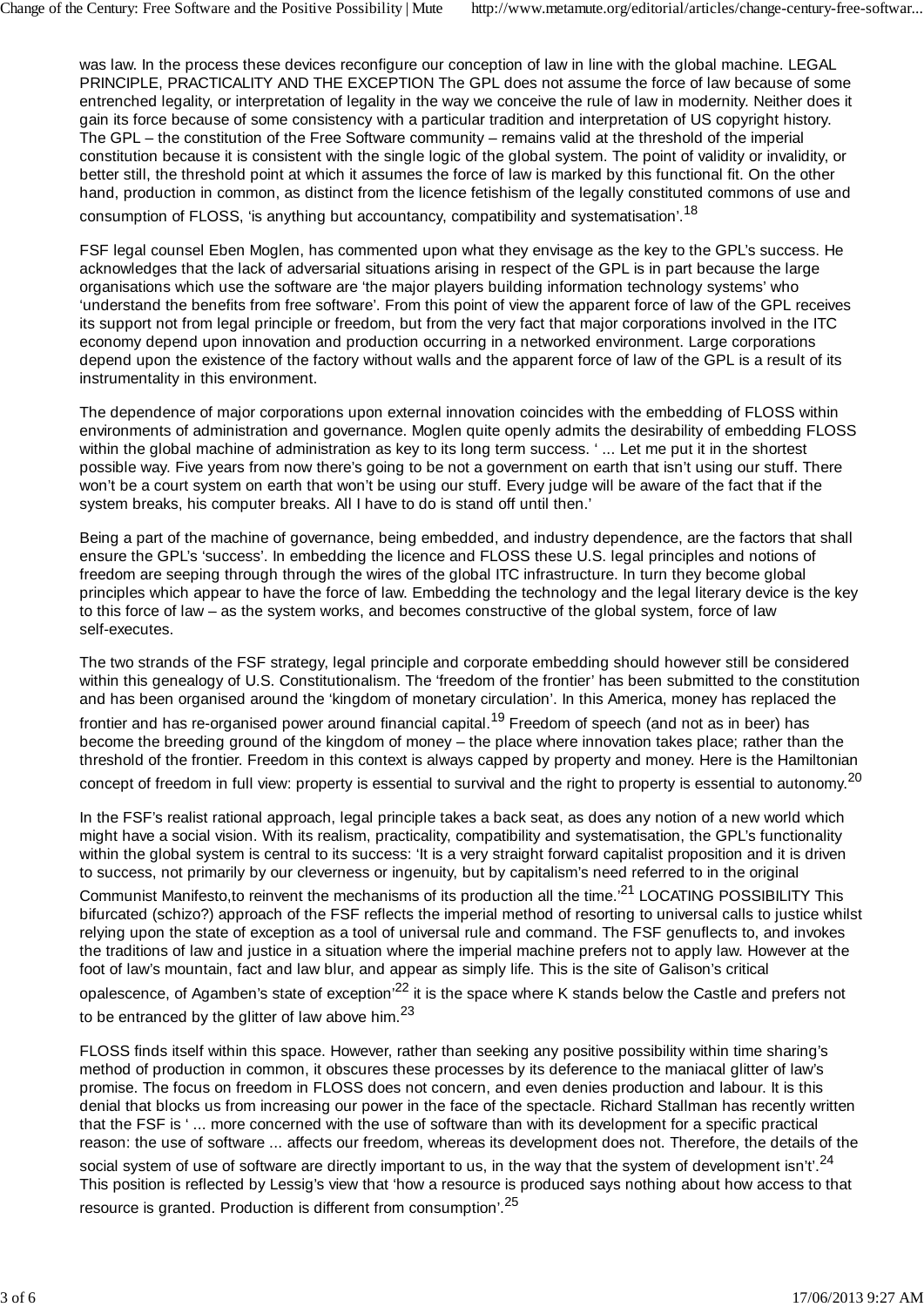This approach is directly at odds with the idea of the common, and of new forms of language and value produced within the circuits of immaterial labour. This factor, along with valorisation, opens up a reading of the genealogy of FLOSS as not one of a commons, but of privatisation. In the prehistory of FLOSS during the 1950's, AT&T and IBM relinquished the right to exclude in relation to their factories of patents and technical information. The knowledge of these quasi-public corporations was privatised in a micro-shift of antitrust settings. This shift coincided with a situation after the Second World War which required collaboration between corporations in order to construct a global ITC infrastructure. Thirty years on, when that infrastructure was well on its way to being up and running, it was not the corporation that relinquished the right to exclude, but the individual outside of the corporation. This relinquishing of a right to exclude or control the fruits of one's own labour, or the labour that produces in common with others, has been portrayed as freedom.

If legal practice and criticism is to go beyond its foundations and methods - beyond the confines of the State, and beyond reformism and alternative uses of law, it will need to find a 'new ontological setting of criticism'.<sup>26</sup> The GPL model is within the tradition of alternative uses of law and does not by itself point to any positive possibility, any new life beyond the shadow of law's mountain. In this regard Kirsty Best has noted that the FSF 'replicates elements of representative elitism and the leftists' metanarrative of utopia, discipline and planning', in its role as 'a

form of avant-garde [leading] programmers and participants into the new utopia.<sup>'27</sup>

A 'new ontological setting of criticism' in this context entails a recognition of the state of exception as a flattened space that provides a basis for an alternative to law and not alternative law. It might be illuminated by the contrast between generality and repetition. In contradistinction to generality, repetition is the application of a particular idea or conduct to different circumstances – or better, a necessary and justified conduct only in relation to something irreplaceable. Generality exists 'as an empty form of difference, an invariable form of variation', which, as law,

'compels its subjects to illustrate it only at the cost of their own change.'28 A new critical setting will have to reject the general, the rule to be applied to facts across the board, for the repetition of a means of acting, of a behaviour.<sup>29</sup>

One way of thinking about law as a means without ends,  $30$  might be by reference to equity's tradition.  $31$  Equity provides a fertile thinking ground for the organisation of FLOSS production.<sup>32</sup> As an exceptional power in itself, equity bears some of the traits of repetition. It is not about rules, but about an idea, a behaviour. It looks to substance, over form; it regards as done what ought to have been done. One who seeks equity must come with clean hands, they must have done equity themselves to be entitled to its relief.  $33$ 

In the logic and rhetoric of FLOSS, the door to justice appears as an end, as a goal manifested by the referring back to legal principle, in a situation where although that principle no longer generally applies, it manages to maintain the fiction of law's transcendence. The door in this way holds out the promise that by genuflecting to law we will somehow manage to return to the glory days of its founders. But in fact, we can only pass through the door when it is is closed. That is when we recognise that the common – that which we produce in common – is a constitutive power, and not the commons of consumption constituted by a law or a deference to legal principle. It is when we no longer seek an end in the fatal attraction of transcendental law and the phantasmagoria of its rotten (although in so many other cases irresistible) promises that the door will remain closed. Only then may we be able to pass beyond it, to a life of means and ethics in the village below its decaying façade.

Thanks to Ornette Coleman for the title FOOTNOTES<sup>1</sup> Giorgio Agamben, The Coming Community, Theory Out of Bounds Volume 1, University of Minnesota Press, 2001, p. 80

 $2$  To come to grips with this quarry it is necessary to consider how what is produced in Common is subsequently valorised within the spectacle of daily life. There is no space here to examine how FLOSS is valorised but only to outline why organisations such as the FSF and CC ignore this aspect of production. In a work in progress I address these issues in the context of the development and dissemination of the Unix time sharing computer system. See: http://openflows.org/~auskadi/nix1.pdf

 $3$  Kathy Bowrey, Law and Internet Cultures, Cambridge University Press, 2005, p. 81

4 Martin Hardie, The Factory without Walls, http://openflows.org/~auskadi/factorywoutwalls.pdf

5 Karl Marx, Capital Volume One, Part VIII Primitive Accumulation, p. 896. See also Michael Hardt and Antonio Negri, Empire, pp. 157-159, and Gilles Deleuze and Felix Guattari, Anti-Oedipus, p.225

<sup>6</sup> Agamben's expression 'the common' bears considerable similarity to that which Hardt and Negri use concerning production 'in common' and rather than trying to split hairs between their approaches what interests me more is what their conceptions have share in contradistinction to the idea of 'the commons'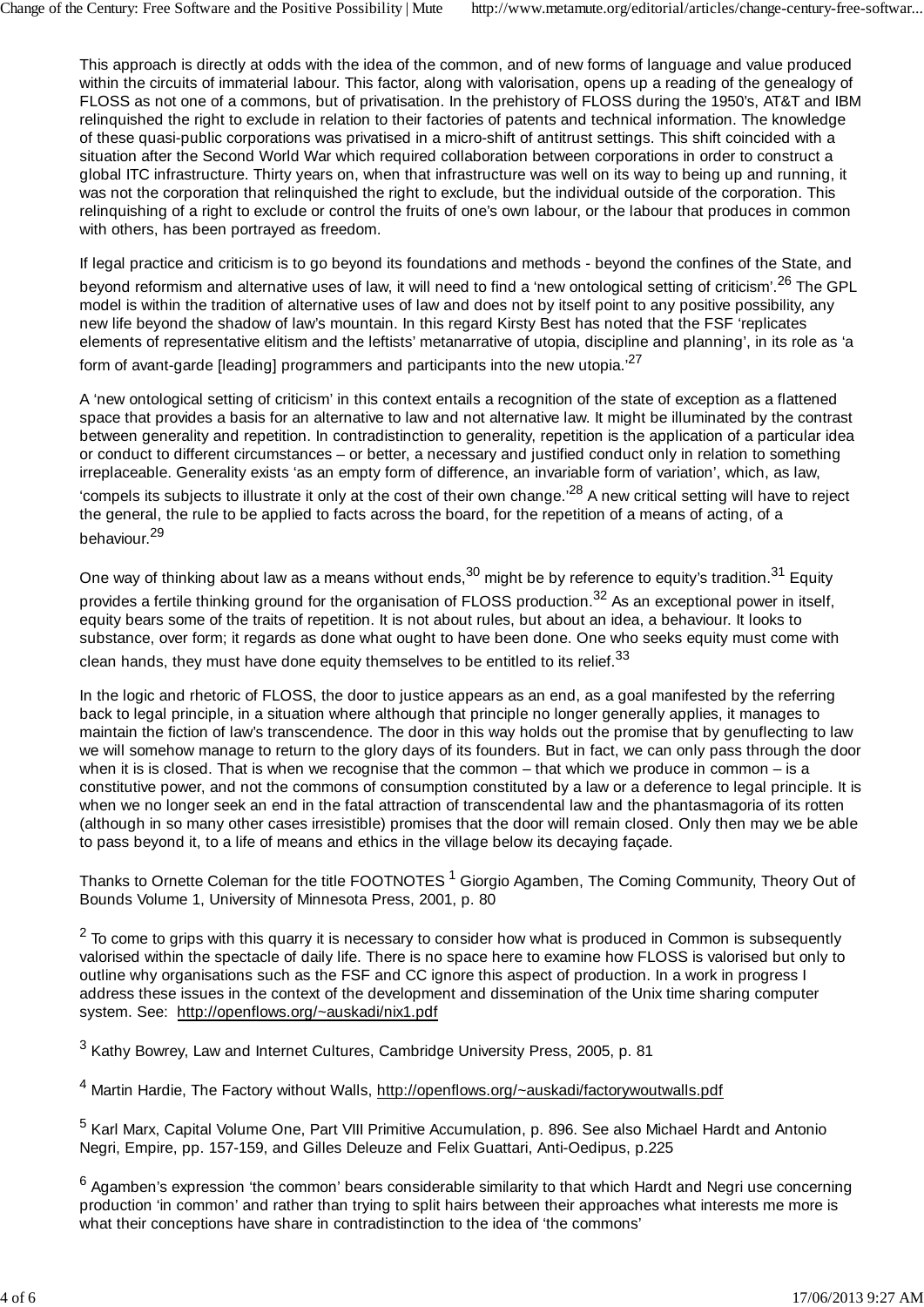$7$  Franz Kafka, The Castle, in The Complete Novels, Vintage, 1999. This passage from Kafka is central to Giorgio Agamben's discussion of the relation of law to life in his recent book, State of Exception, Chicago University Press, 2005

<sup>8</sup> Peter Galison, Einstein's Clocks, Poincaré's Maps, Empires of Time, Hodder and Stoughton, 2003, pp. 26 ff. Cited in Martin Hardie, 'Time Machines and the Constitution of the Globe' http://openflows.org/~auskadi /timemachines.pdf

<sup>9</sup> Giorgio Agamben, State of Exception

10 Manuel Delanda, Intensive Science and Virtual Philosophy, Continuum, London, 2004, p 130

<sup>11</sup> Free Software Foundation, http://www.fsf.org/. See also the free software definition: http://www.fsf.org/licensing /essays/free-sw.html, and philosophy: http://www.gnu.org/philosophy/philosophy.html. Creative Commons, http://creativecommons.org/. Note the page 'Founders Copyright': http://creativecommons.org/projects /founderscopyright/, 'The Framers of the U.S. Constitution understood that copyright was about balance — a trade-off between public and private gain, society-wide innovation and creative reward.' Electronic Frontier Foundation, http://www.eff.org/. Note the page 'Our Mission': http://www.eff.org/mission.php, 'If America's founding fathers had anticipated the digital frontier, there would be a clause in the Constitution protecting your rights online, as well. ... Instead, a modern group of freedom fighters was necessary to extend the original vision into the digital world. ... That's where the Electronic Frontier Foundation comes in. ... Just as patriots fought for liberty and freedom, we fight measures that threaten basic human rights. Only the dominion we defend is the vast wealth of digital information, innovation, and technology that resides online. ... '

12 Lawrence Lessig, 'The People Own Ideas!', TechnologyReview.com, http://www.technologyreview.com/articles /05/06/issue/feature\_people.1.asp

<sup>13</sup> Lawrence Lessig, 'The People Own Ideas!', http://www.technologyreview.com/articles/05/06/issue /feature\_people.7.asp Regarding the liberation of the globe by American notions of freedom, see Lawrence Lessig's map of the spread of the Creative Commons, http://www.lessig.org/blog/archives/002952.shtml. 'As of Thursday, (June 8 2005)' he writes, 'the current spread of Creative Commons. The green are countries where the project has launched. The yellow are close. The red is yet to be liberated'

14 Lawrence Lessig, The Future of Ideas, Vintage, 2002; Martin Hardie, 'Foreigner in a Free Land?', Sarai Reader 4, Sarai, India, 2004, pp. 384-387 http://www.sarai.net/journal/04\_pdf/51martin\_hardie.pdf

15 Michael Hardt and Antonio Negri, Empire, pp.160 ff

<sup>16</sup> 'Liminal Law and the Exceptional Art of Linux Licensing', paper presented at the Critical Law Conference, Kent University, Canterbury, U.K., 2 September 2005

 $17$  Editor's note: the GPL is made available in both human and machine readable form

18 Antonio Negri, 'Alma Venus: Love', in Time for Revolution, Continuum, 2003, p. 222

<sup>19</sup> Martin Hardie, 'Foreigner in a Free Land?', pp. 384-387

20 Ibid. pp. 390-391

<sup>21</sup> Eben Moglen interviewed by Kathy Bowrey available at: http://auskadi.civiblog.org/blog/archives/2005/6 /25/972325.html

 $22$  This is also Negri's Kairos – time as qualitative duration; it is also the site of the passage described by Deleuze 'a lived phenomenon, ... It is increase or decrease of my power, even infinitesimally.' Deleuze, Gilles. 'Lecture Transcripts on Spinoza's Concept of Affect', http://www.goldsmiths.ac.uk/csisp/PDF/deluze\_spinoza\_affect.pdf

23 Franz Kafka, The Castle

<sup>24</sup> Richard M. Stallman, [Upd-discussion list] Paper: 'Digital property', Sabine Nuss, NY, NY, April 12-14, 2002, Sat, 06 Aug 2005, http://lists.essential.org/pipermail/upd-discuss/2005q3/001255.html

<sup>25</sup> Lawrence Lessig, The Future of Ideas p. 13